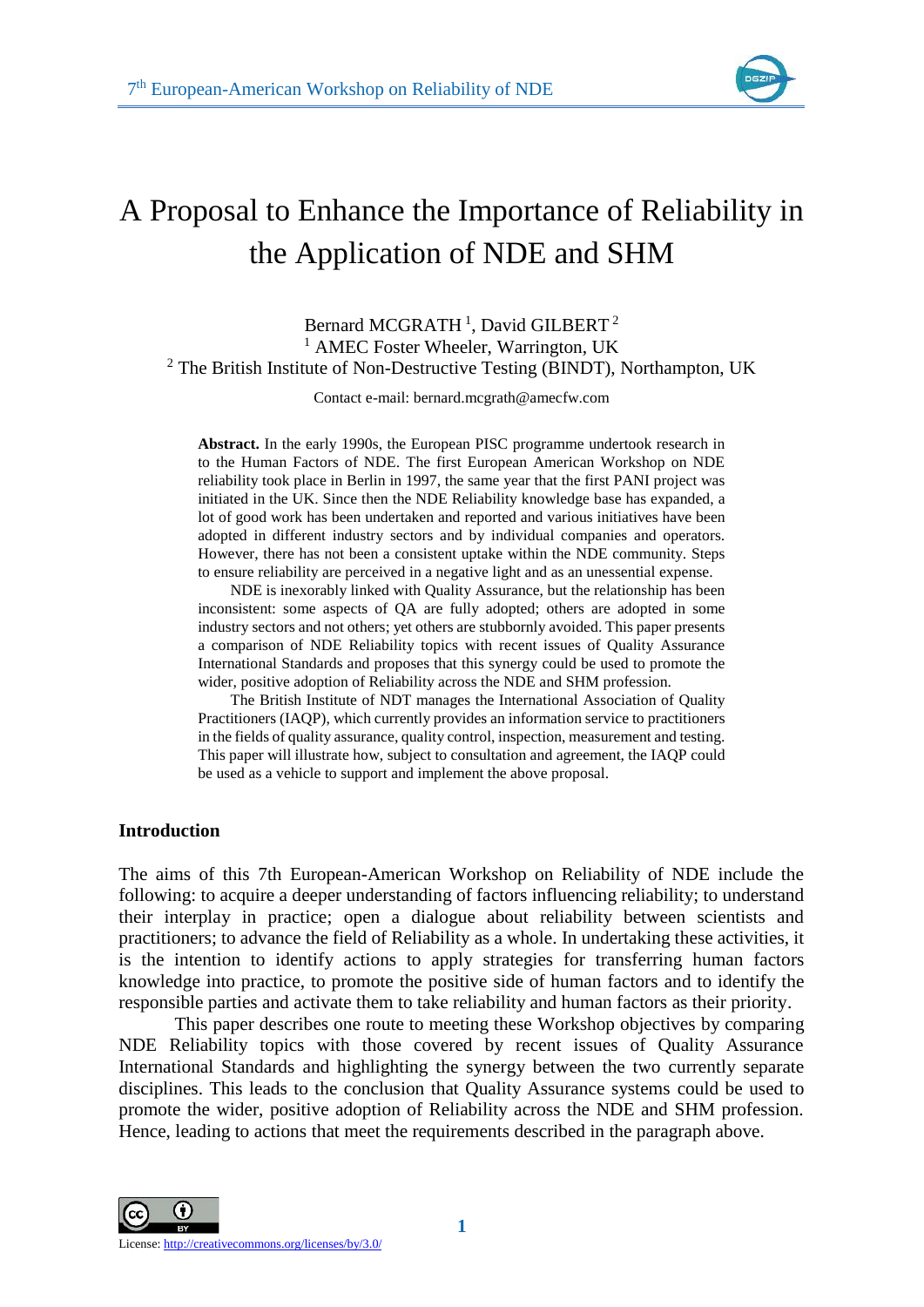# **1. NDE Reliability**

In 1997 [1] a conceptual model was agreed which expressed reliability as a formula:  $R = IC$  $+ AP + HF$ , where IC is the intrinsic capability of the physical principles behind inspection technique and the maximum performance that can be achieved; AP is the application factors which impact on the capability, such as ultrasonic coupling, restrictions on access and the no*ise from the surroundings; and* HF is the human factors which are present in every application. This representation of Reliability as an equation implies that Reliability can be quantified and expressed as a value. As a result there has subsequently been a focus on Probability of Detection (PoD) and this may have overshadowed the qualitative components.

The Second European American Workshop on NDE Reliability, held in 1999 [2], gave a clear definition of NDE reliability as the degree that an NDE system is capable of achieving its purpose regarding detection, characterization and false calls. The NDE system was also defined as the procedure, equipment and personnel that are used in performing an NDE inspection. This model was subsequently developed and refined into the Modular Reliability Model [3], which is shown in Figure 1 and goes someway to illustrating Reliability as a process. The model continues to be refined in the light of new knowledge.



**Figure 1** Modular Model of Reliability

There has been over 40 years of round robin exercises, starting in 1976 with PISC 1 and the NORDTEST trials and continuing with DDT, PISC II, PISC III, NIL, ICON and PANI, which have shown that the reliability of NDE is variable. Smaller round robin exercises aimed at specific applications are still being conducted and delivering the same result. As a result of these trials and prior to the establishment of the definition of NDE Reliability, the individual constituents had been treated separately: IC and AP where addressed in the development of inspection validation, subsequently renamed inspection qualification, in the 1980s and 1990s; HF was the subject of detailed studies in the late 1980s and early 1990s and a lot of work has been undertaken since to identify the issues and to propose solutions [4]. These solutions include the following:

- Guidance documents
- Helping operator avoid fatigue
- Assist in developing operator competence
- Job and operator specific training
- Improving the operator's self-awareness
- Mitigating environmental factors
- Managing perception of time pressure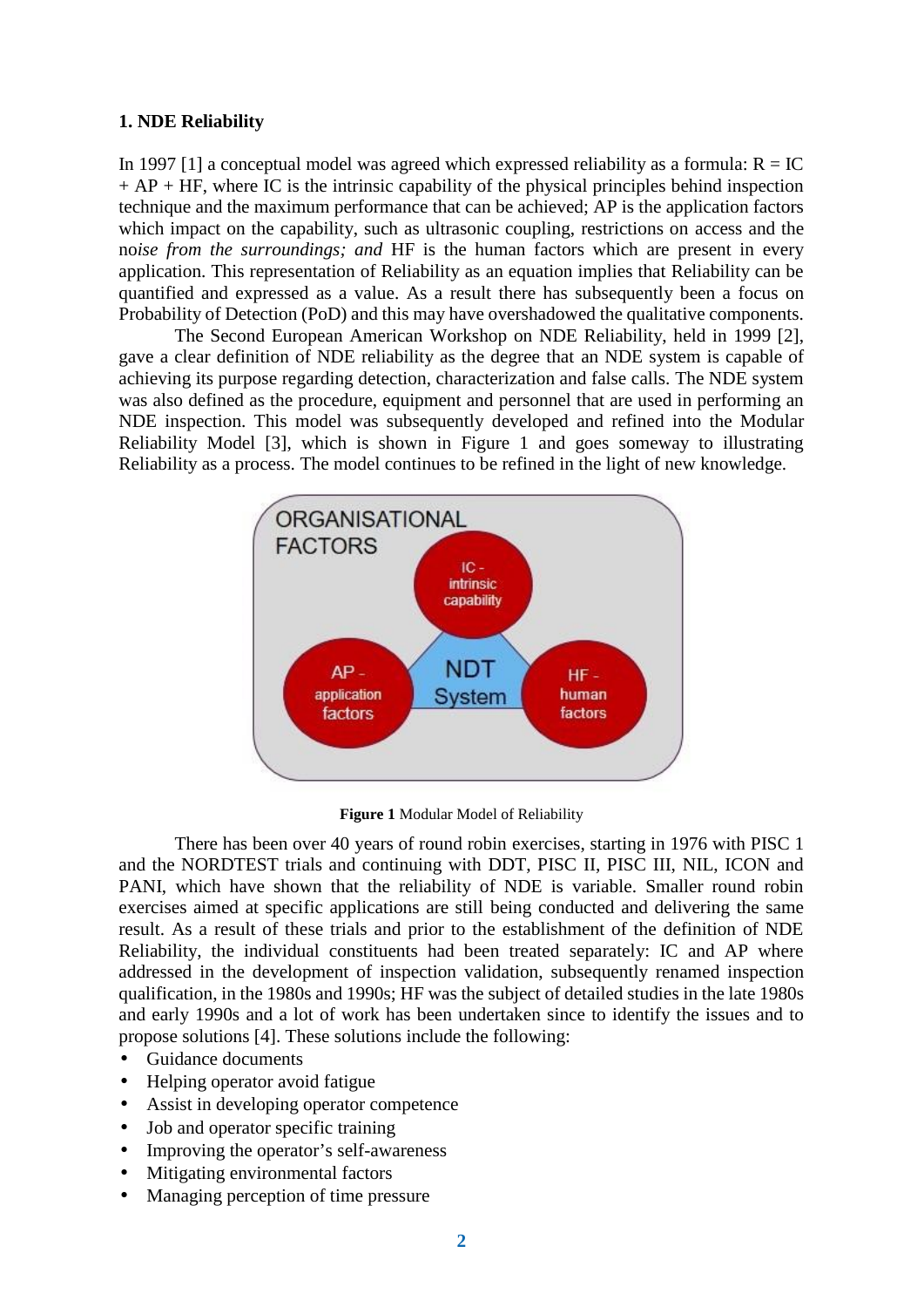- Optimising the inspection procedure
- Optimising the interaction with automated systems
- Better planning and better management of the NDE process

The initial approach to encourage adoption by industry identified the negative impacts of Human Factors i.e. the poor results that could be delivered if steps were not taken. The recommendations to avoid such poor results were aimed at NDE Vendor & NDE User community. More recently the Reliability community has been looking at promoting the positive aspects and providing recommendations for what the individual operator can do to improve the reliability of his / her inspection. Yet the adoption of mitigations for the Human Factors effect on the reliability of the NDE still remains ad hoc.

# **Quality Assurance and NDE**

It is worth reminding ourselves of the purpose of Quality and Quality Assurance. The ISO standard definition of Quality is the "degree to which a set of inherent characteristics of an object fulfils requirements" [5]. A slightly more explicit definition is "the totality of features and characteristics of a product or service that bears its ability to satisfy stated or implied needs". Similarly, the ISO standard definition of quality assurance is that "part of quality management focused on fulfilling quality requirements". Again a more explicit definition is "the maintenance of a desired level of quality in a service or product, especially by means of attention to every stage of the process of delivery or production".

From these definitions it is easy to see how NDE contributes to the quality assurance of manufactured products and to the continued assurance that plant can satisfy its need to continue operating. When it comes to the quality of NDE and the application of quality assurance to what is already viewed as a quality assurance activity, the perceived need to adopt various activities to ensure stated and implied needs is inconsistent across different industries. You could argue that the needs are not always stated and the implied ones may not always what they should be.

In 2014 Holstein [6] reported the results of a questionnaire of NDE Vendor companies in Germany. When asked their main approach to quality management, 34% of the respondents cited ISO 17025 [7], 21% cited ISO9001 [8], 10% cited ISO 1720 [9] whilst 28% relied on customer audits. This variety of approaches is not a bad thing because the value of QA is maximised when it is appropriate to services provided by an organisation. However, across the NDE industry as a whole, the application of QA in NDE is inconsistent.

This is best illustrated by looking at some of the requirements of ISO9001. Note that the other standards ISO 17025 and 17020 complement ISO 9001.

## *Competence of personnel:*

It is widely accepted that the competence of operators needs to be supported by certification to a scheme such as those based on ISO 9712 [10] or ASNT SN-TC-1A [11] and this is universally implemented. However, as was illustrated in the reliability section above, certification alone does not address competence completely.

#### *Design:*

The historic basis of NDE has been in manufacturing and, following manufacturing practices, NDE has been applied in accordance with National and International standards. This has led to a view that NDE is a standard service which doesn't need a design process. However, it is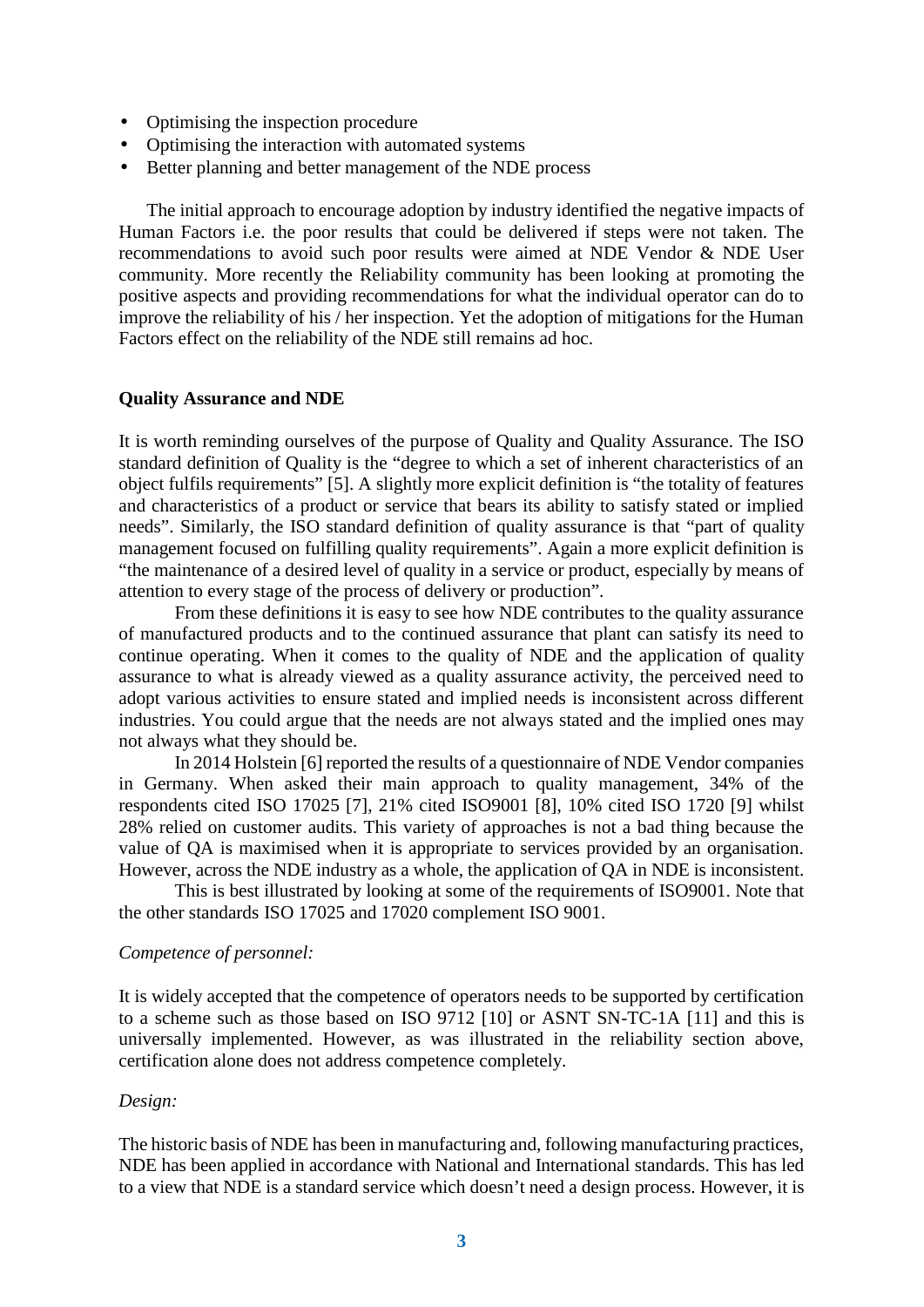only recently that standards for In Service Inspection have been considered and whilst some design of inspections is undertaken, there is little discussion around what an NDE design process should look like.

The design process begins with an input statement of requirements for the product or service. When such a document has been generated under other processes such as Risk Based Inspection (RBI), it has been reported that the subsequent inspection has been improved because "the operators know what they are looking for"! Even in the absence of design, ISO 9001 requires that the requirements for the products and services are defined.

In the nuclear industry, Inspection Qualification (IQ) has been adopted to provide confidence in the capability of the inspection system. The qualification process requires the existence of an inspection procedure. A comparison of the ISO 9001 design process and the IQ process shows that IQ is often just fitting the design process in retrospect: if NDE had a design process then qualification would be the assessment of the design dossier. Verification and validation are part of any ISO 9001 design process.

# *Operation:*

Whilst a design process in NDE has not been adopted, there has been movement on addressing NDE as a special process, particularly within the aerospace community. NDE is, in QA terms, a special process and ISO 9001 requires the validation, and periodic revalidation, of the ability to achieve planned results of such processes. However, this has not been widely adopted within the NDE community, being perceived as an additional expense burden on an already reluctant purchase. Reliance on NDE standards is not a robust alternative: standards often offer alternative options for parameters. It is important to ensure that the correct parameters are applied and that the particular standard is applicable to the specific inspection.

In addition to requiring "the implementation of actions to prevent human error", the recent update of ISO 9001:2015 has added a clause on the "Environment for the operation of processes", (Section, 7.1.4) and specifies the need to determine, provide and maintain the environment necessary to achieve conformity. A suitable environment can be a combination of social, psychological and physical factors on the quality of the process. So QA now demands that Human Factors are considered and controlled.

From the above, it can be seen that If QA principles were followed, then the following would be performed for every inspection:

- There would be a specification for the inspection either design specification or customer requirements.
- This would lead to documented information that defines the activities to be performed and the results to be achieved.
- The process (equipment, personnel and procedure) would be validated either in the design process or as part of a special process.
- The personnel would be competent and put to work appointment of competent persons
- Actions would be implemented to prevent human error.
- The knowledge necessary for the operation of the processes shall be determined, maintained and made available.

If we go beyond ISO 9001 and look at ISO 17025 then this reinforces the above, as well as raising other specific requirements such as: practicable measures to prevent unintended adjustments of equipment which would invalidate results (Human Factors, ergomomics); evaluation of measurement uncertainty (sizing errors analysis & POD). The diagram given in ISO 17025 provides a good visual summary of all the requirements.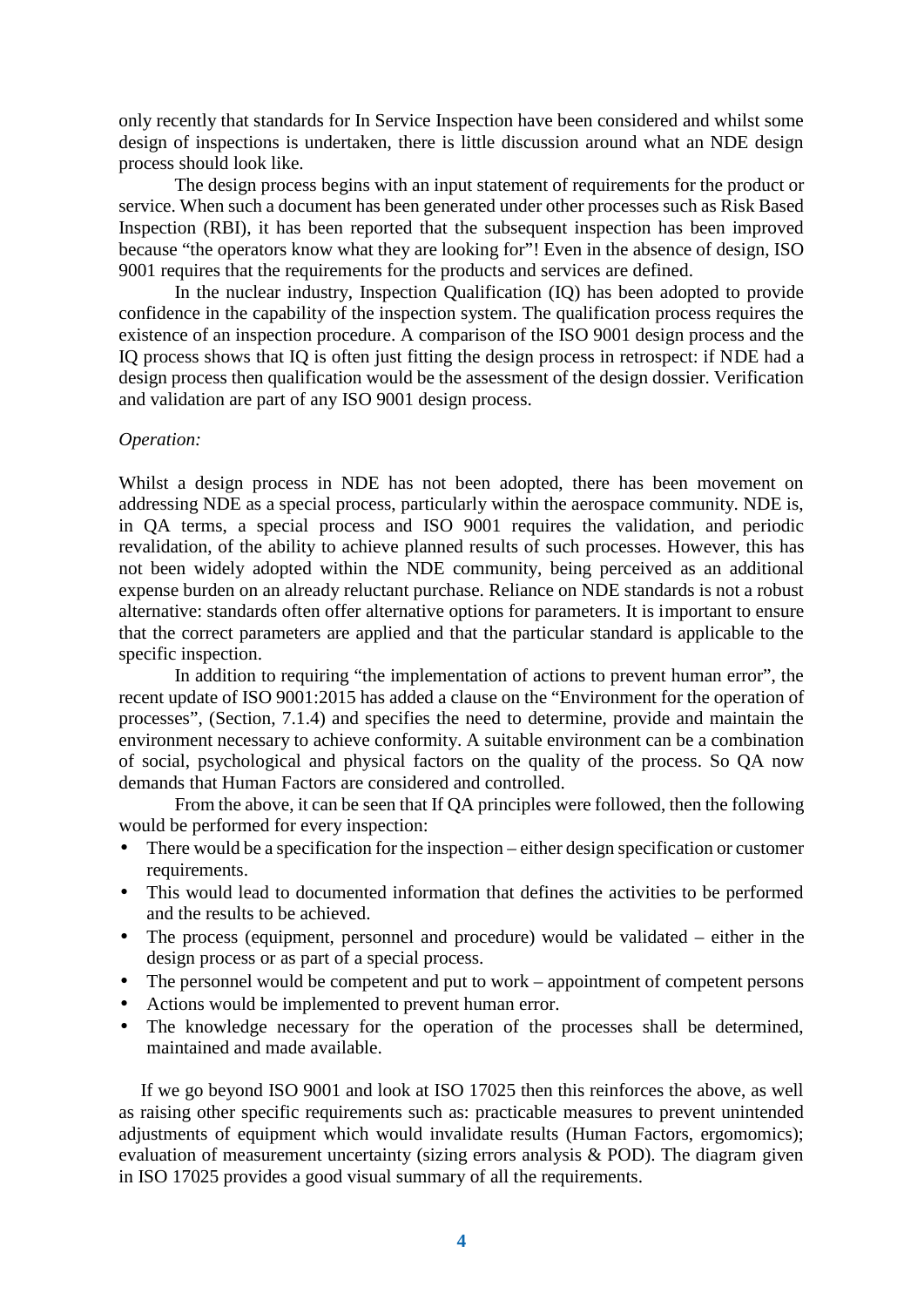### **NDE Reliability and QA**

The connection between QA and Reliability is clearly observed through the three factors of the reliability model. The intrinsic capability and the application of the NDE technique are addressed by the specification of requirements and the need to establish that the service can meet these needs. The human factors are addressed by the management and organisational requirements as well as the need to establish competent personnel to deliver the service. These links have been strengthened by the recent updates to ISO 9001, which, through the requirement to address the environment of the service delivery, have addressed more of the human factors issues. Figure 2 shows the QA activities on the Reliability Modular Model.



**Figure 2** Reliability Modular Model with Supporting QA Activities

Two stated objectives of the 2017 Reliability Workshop are: to develop strategies for transferring human factors knowledge into practice; to identify the responsible parties and activate them to take reliability and human factors as their priority. QA offers the vehicle to get improvements to reliability implemented by the parties responsible for both the management and the application of the NDE. Reliability work is required to provide the body of knowledge to support the appropriate QA actions.

In order to encourage responsible parties to take reliability and human factors as their priority it is proposed, in the UK, to use an existing organisation administered by the British Institute of NDT (BINDT): the International Association of Quality Practitioners (IAQP). The IAQP currently provides an information service to practitioners in the fields of quality assurance, quality control, inspection, measurement and testing. However, in recent years the unique benefits of the IAQP have diminished through integration into the wider BINDT membership offering and there have been a number of discussions held about how to readdress the difference.

The overlap of QA and NDE Reliability described above and the stated need to encourage adoption of human factors / reliability improvements provides an opportunity to re-launch the IAQP with an initial objective of providing fora for all personnel (operator, specialist, manager or academic) with a specific interest in QA / NDE Reliability.

The aims would be to promote the professional status of the practice of quality assurance in NDE & CM and to promote the practice of quality assurance principles to deliver the benefits of improved reliability of application. These would be achieved through the